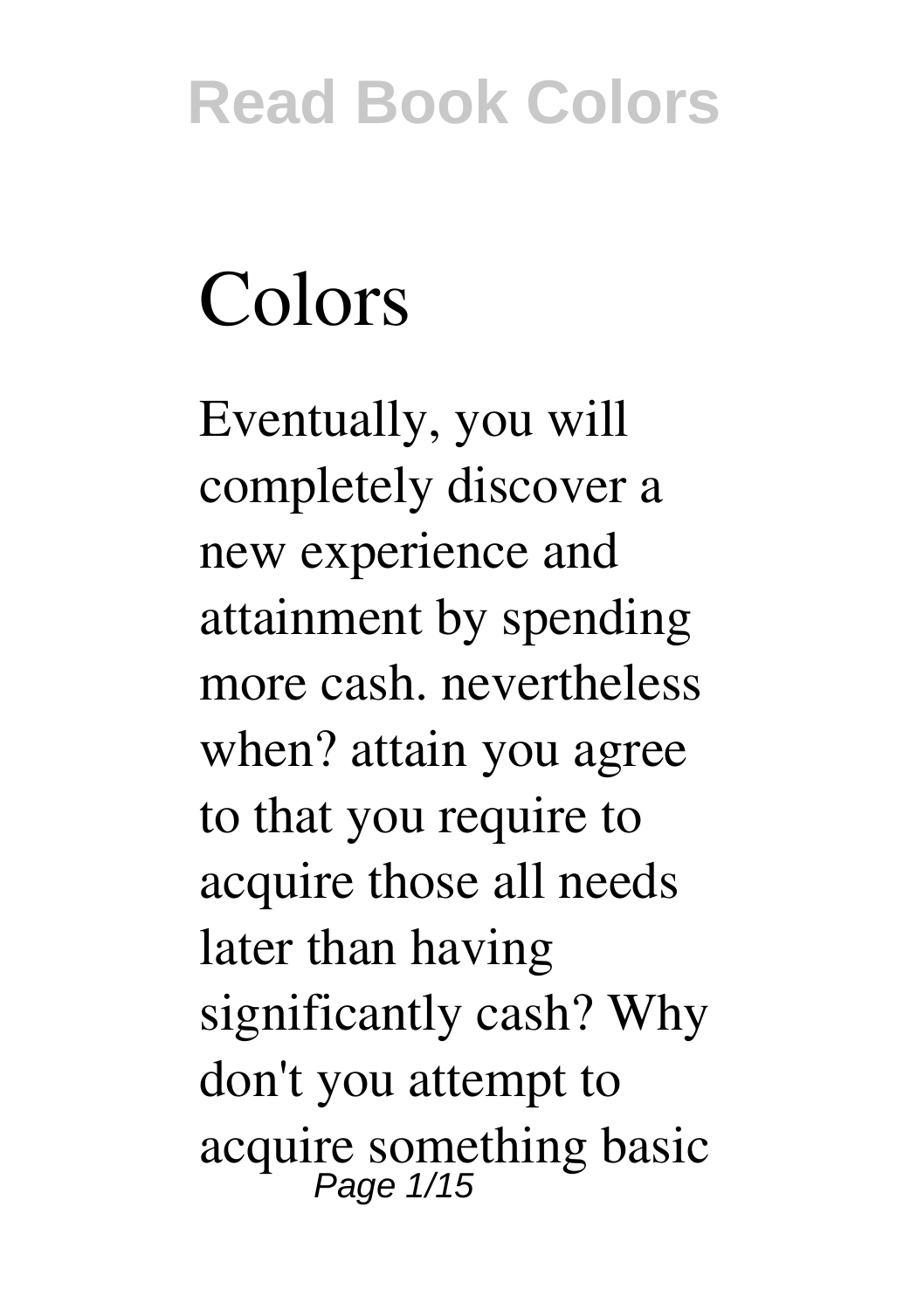in the beginning? That's something that will guide you to understand even more in this area the globe, experience, some places, afterward history, amusement, and a lot more?

It is your certainly own era to appear in reviewing habit. along with guides you could enjoy now is **colors** Page 2/15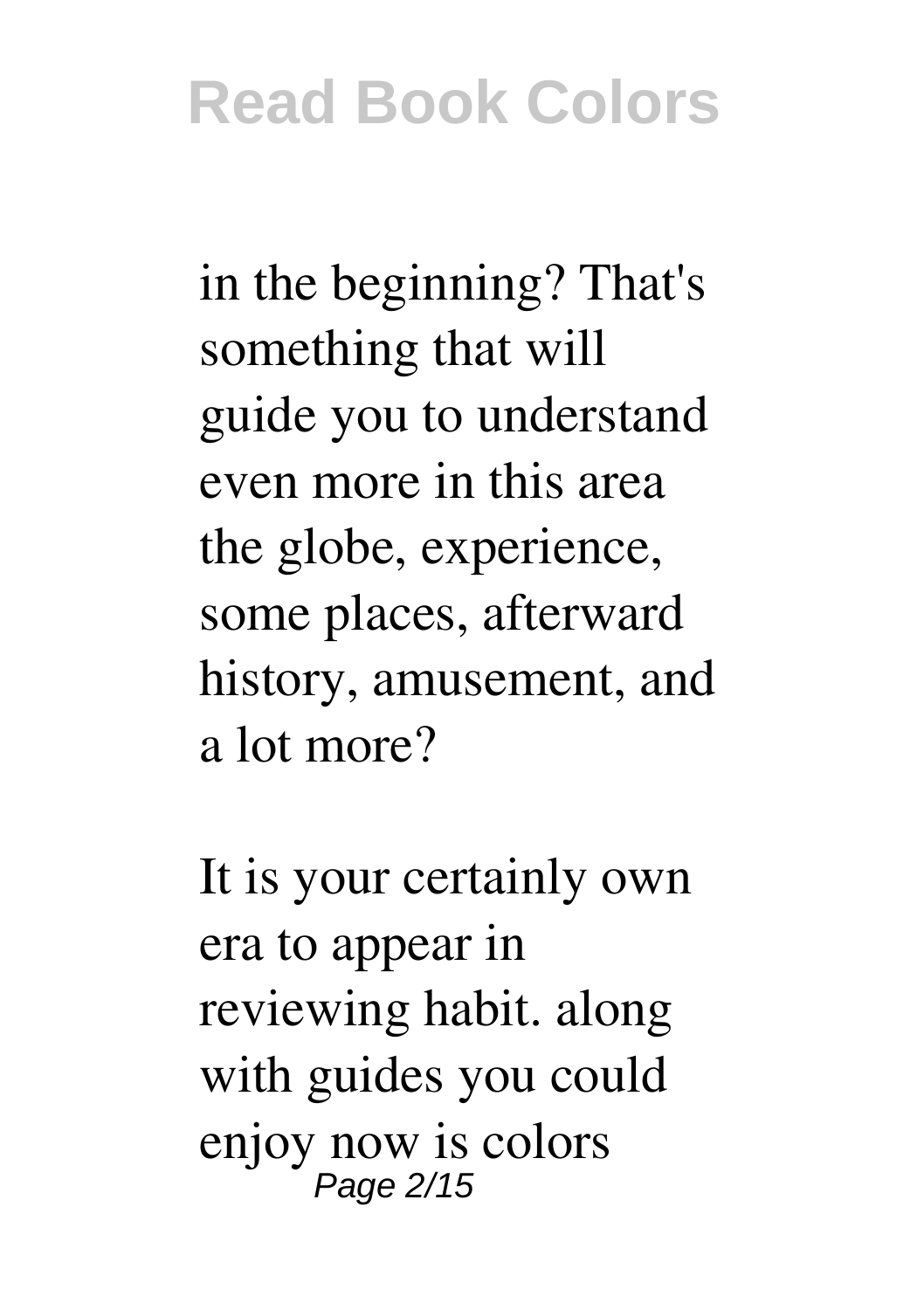below.

We are a general bookseller, free access download ebook. Our stock of books range from general children's school books to secondary and university education textbooks, self-help titles to large of topics to read. Page 3/15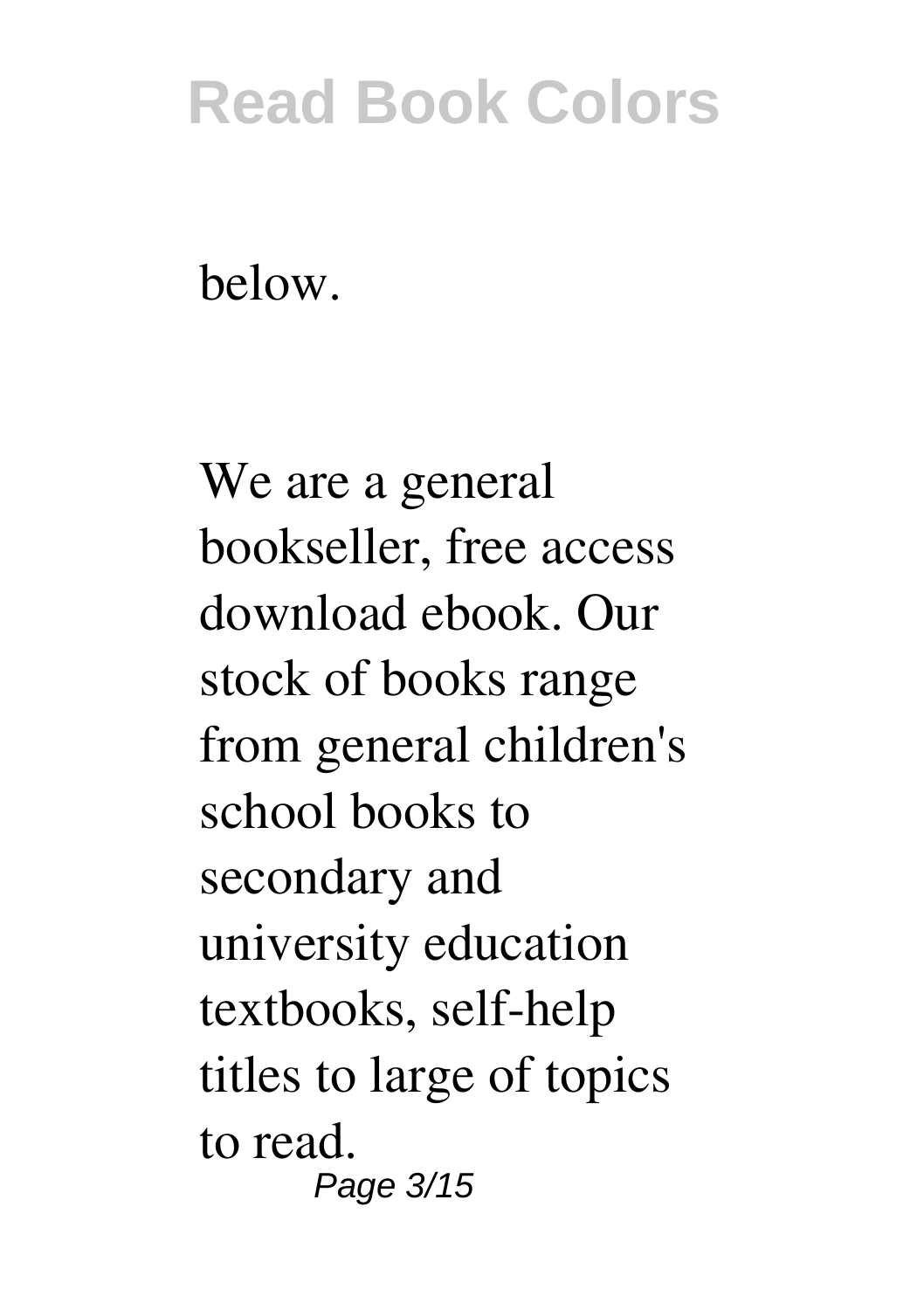**Color - Visual Design iOS - Human Interface Guidelines ...**

500+ Colours. This page lists over 500 colours by colour name, Hex value, RGB value and Microsoft Access code number. You cannot specify these colours in HTML and CSS by their colour name but you can use their RGB Page 4/15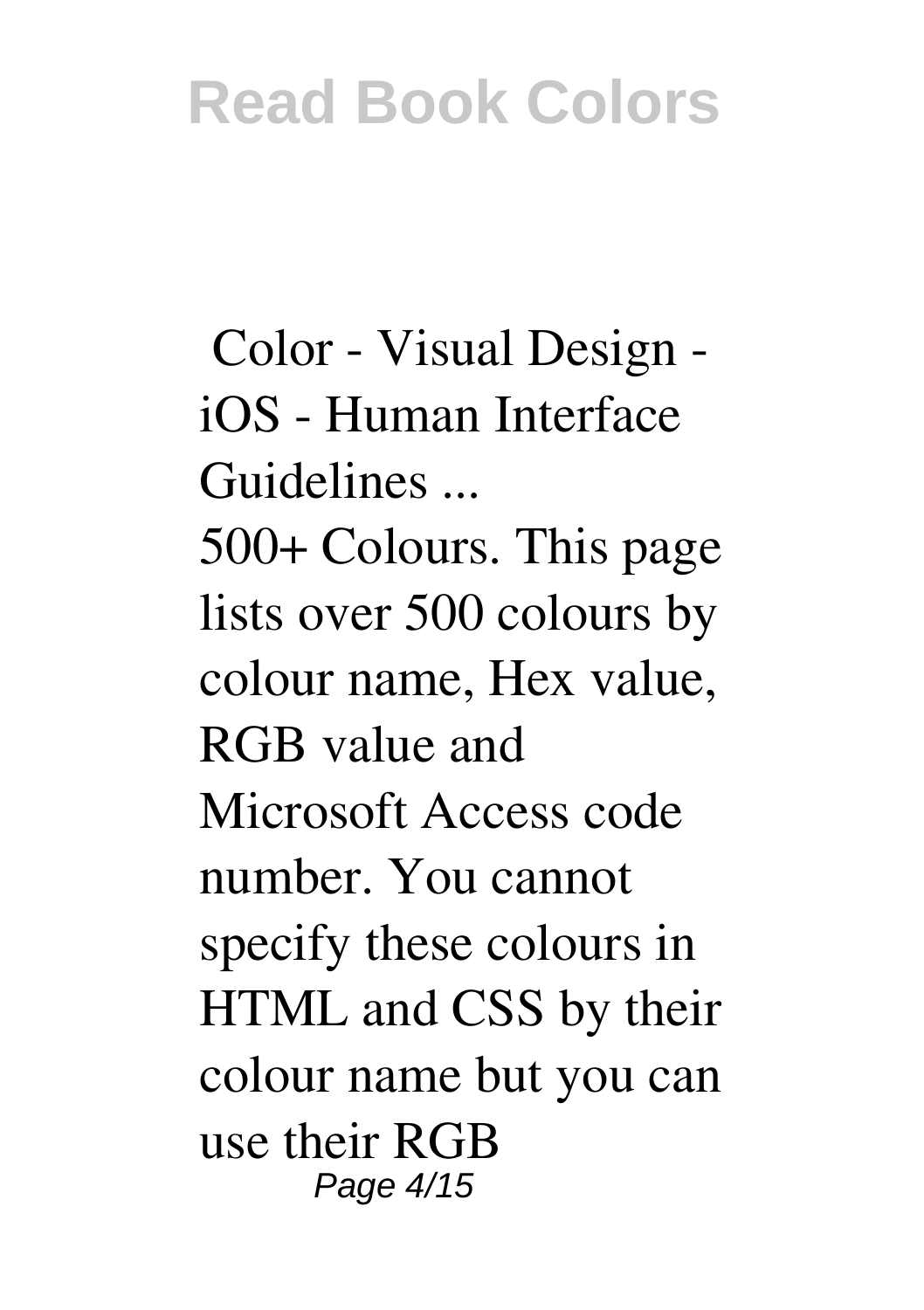hexadecimal value, eg:

**RGB Color Code Color Picker, Codes, Converters** are dark cabinets out of style 2019,best house paint,best house paint 2019,best interior paint 2019,best interior paint to buy,best interior paints 2019,best interior paints for rooms,best paint to buy online,best Page 5/15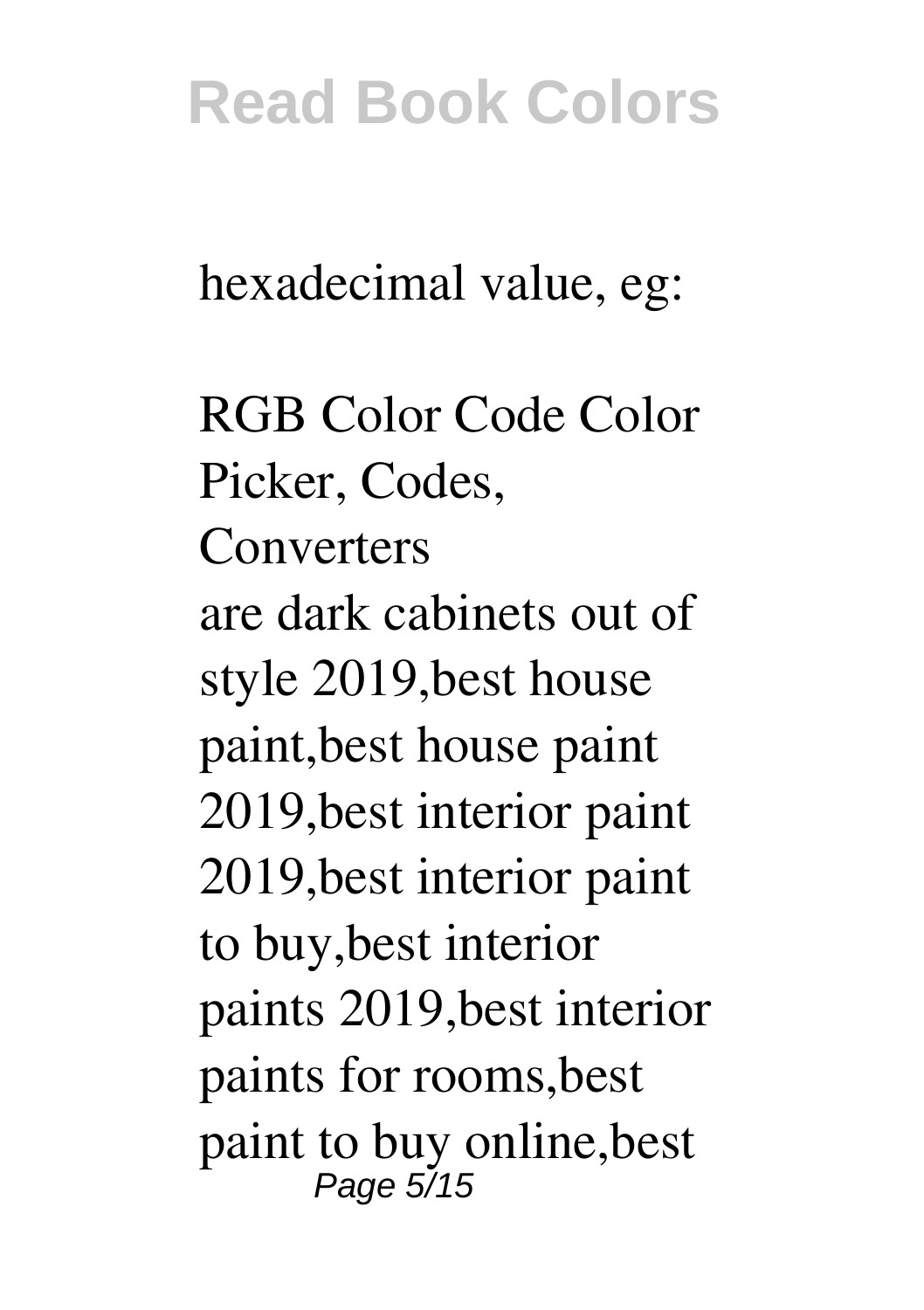paints to buy,best wall paint,buy exterior paint online,buy house paint,buy interior paint,buy interior paint online,buy interior ...

**500+ Named Colours with rgb and hex values** Color HTML / CSS Color Name Hex Code #RRGGBB Decimal Code (R,G,B) lightsalmon: #FFA07A: Page 6/15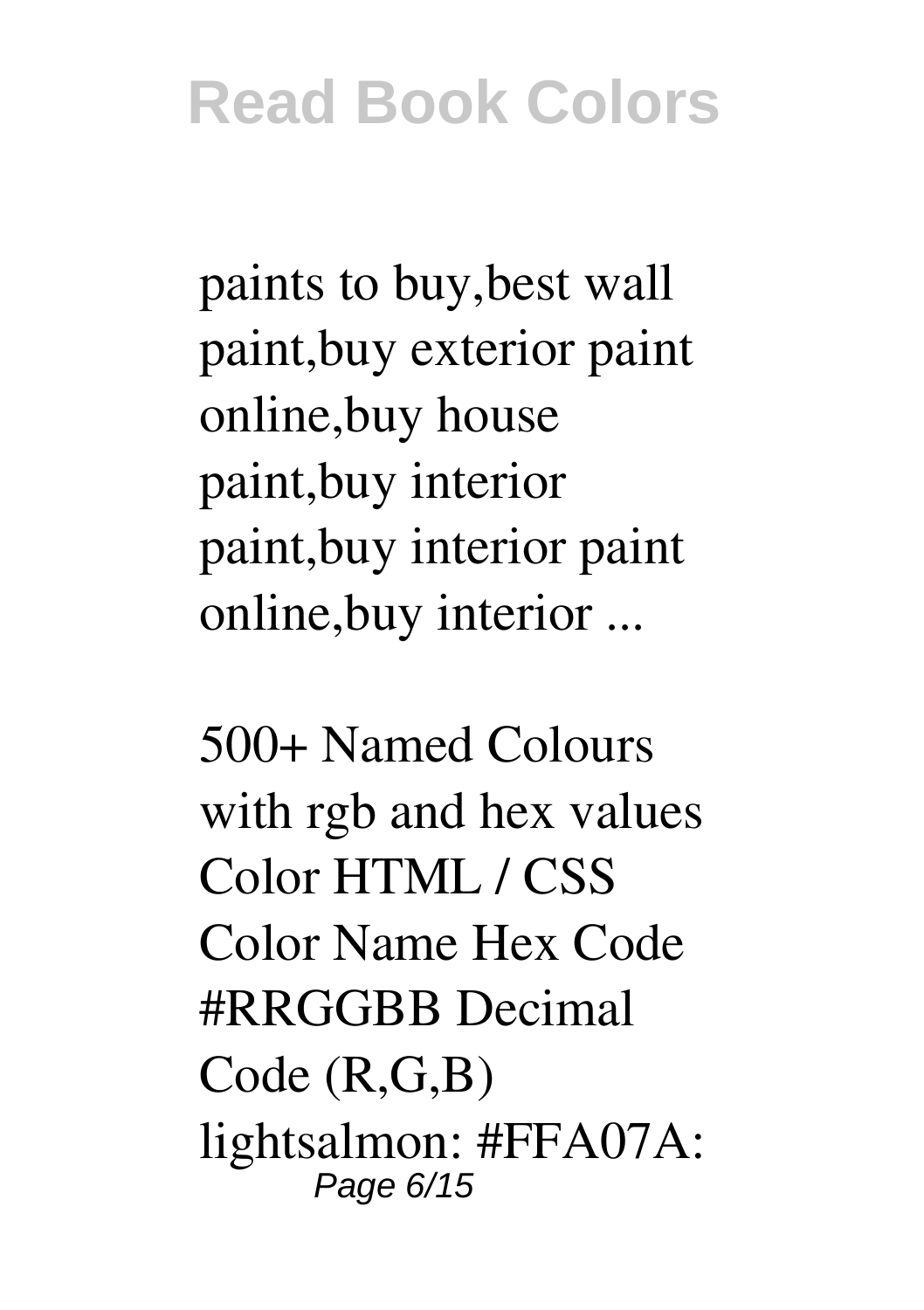rgb(255,160,122) salmon:  $#FAA072$ : rgb(250,128,114) darksalmon: #E9967A

**HTML Color Codes** Chart  $\mathbb{II}$  -**RapidTables.com** 4DA6FF 4DA6FF 4DA6FF 4DA6FF 4DA6FF 77 166 255 RGB Color Code Color Picker, Codes, Converters. Welcome to Page 7/15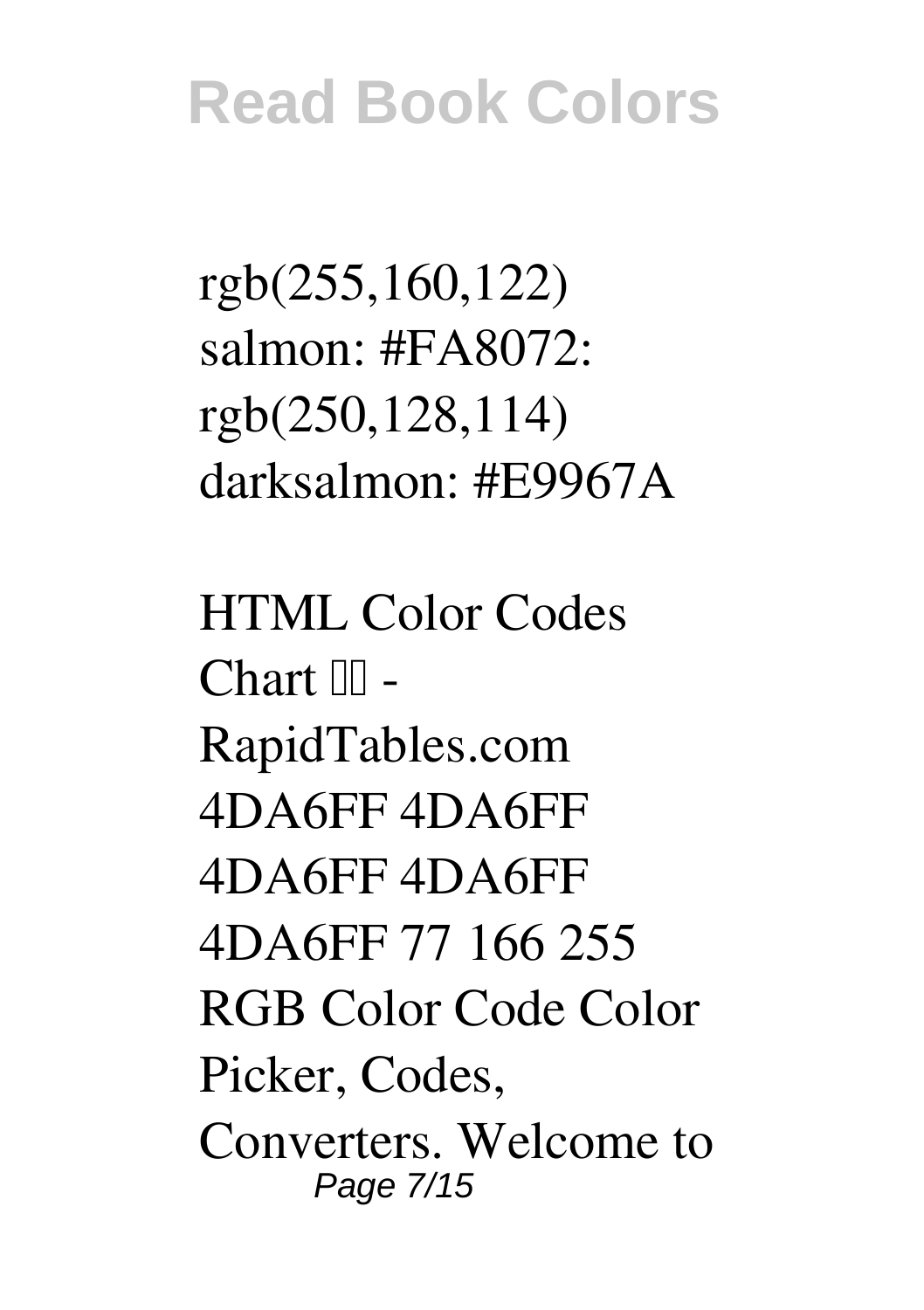the online RGB color code picker! This is the best place to easily pick or convert a color for a web design project.

**Color Hex Color Codes** Colors  $\mathbb I$  Brand & Visual Identity. Colors. One Maize. One Blue. One Brand. Maize and blue play a vital role in establishing a clear and powerful image and in Page 8/15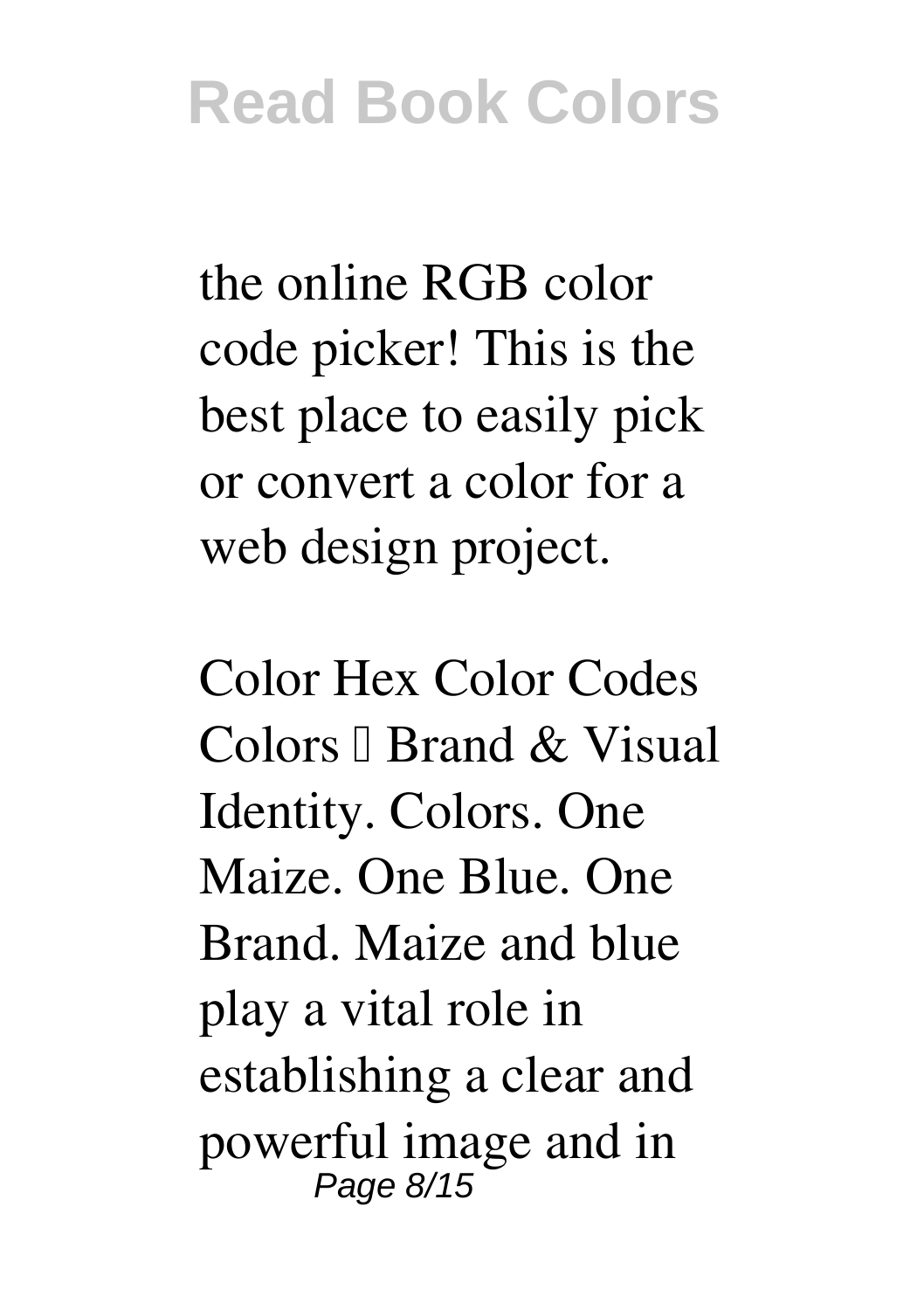defining the University of Michigan Brand, but there<sup>[1]</sup>s so much more to consider when establishing our identity. Accessibility Requirements.

**Paint Colors - Interior & Exterior Paint Colors For Any Project** "Colors, like features, follow the changes of the emotions," the artist Page 9/15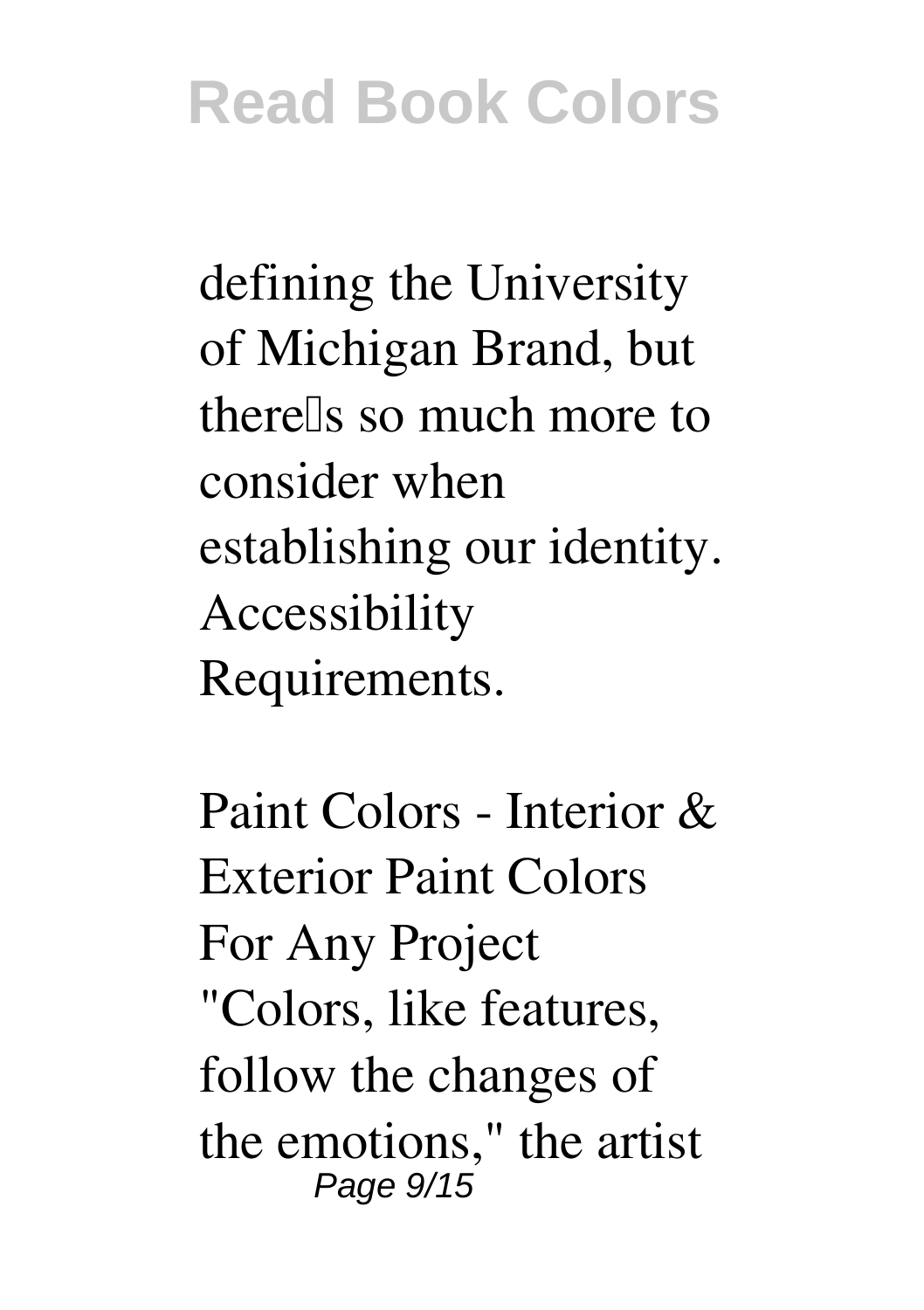Pablo Picasso once remarked. Color is a powerful communication tool and can be used to signal action, influence mood, and even influence physiological reactions.

**59 Inviting Colors to Paint a Front Door | Colorful Front ...** Help & Legal. 000

Page 10/15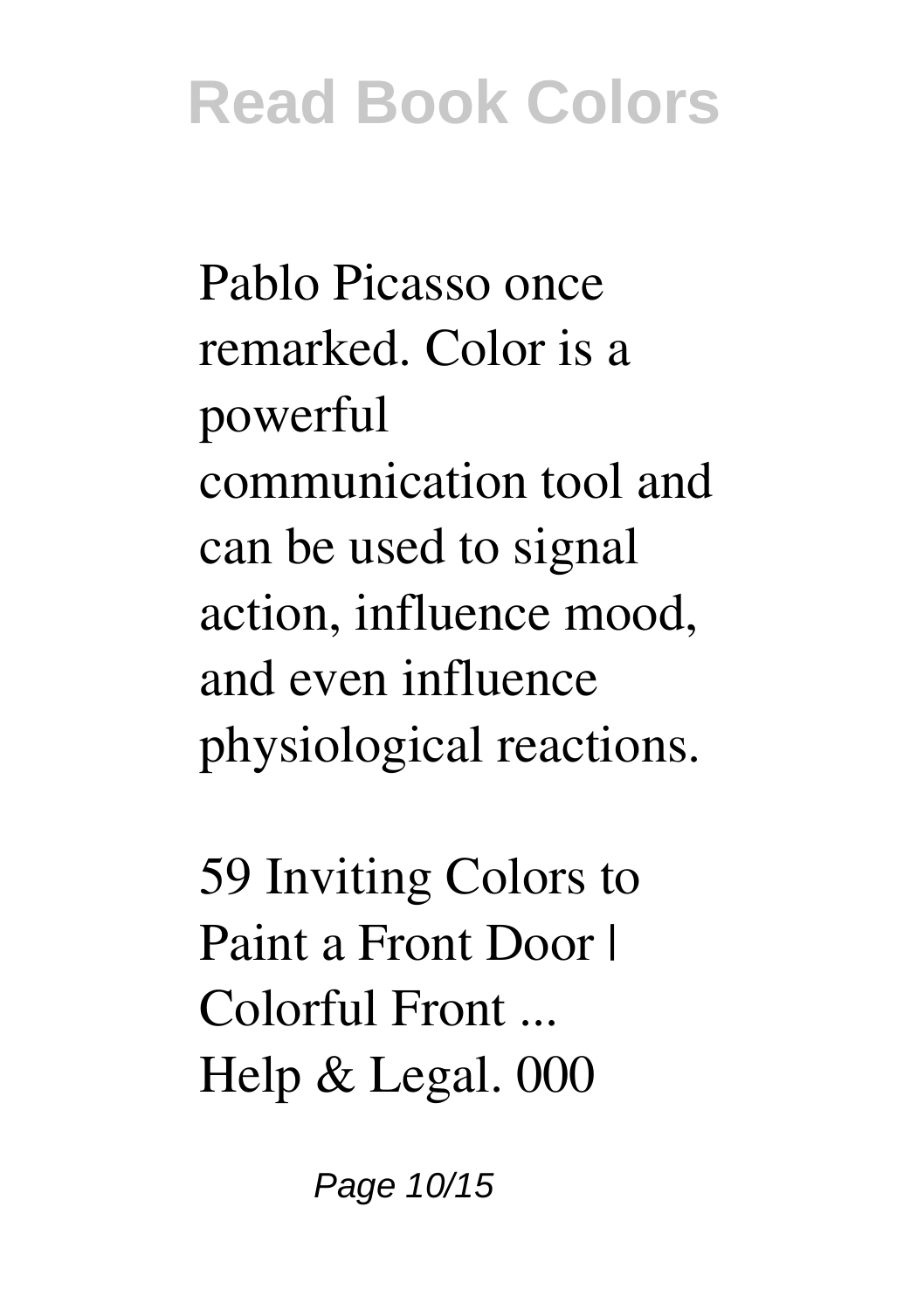Colors <sup>[]</sup> Brand & Visual **Identity** Color. Color is a great way to impart vitality, provide visual continuity, communicate status information, give feedback in response to user actions, and help people visualize data. Look to the system<sup>[]</sup>s color scheme for guidance when picking Page 11/15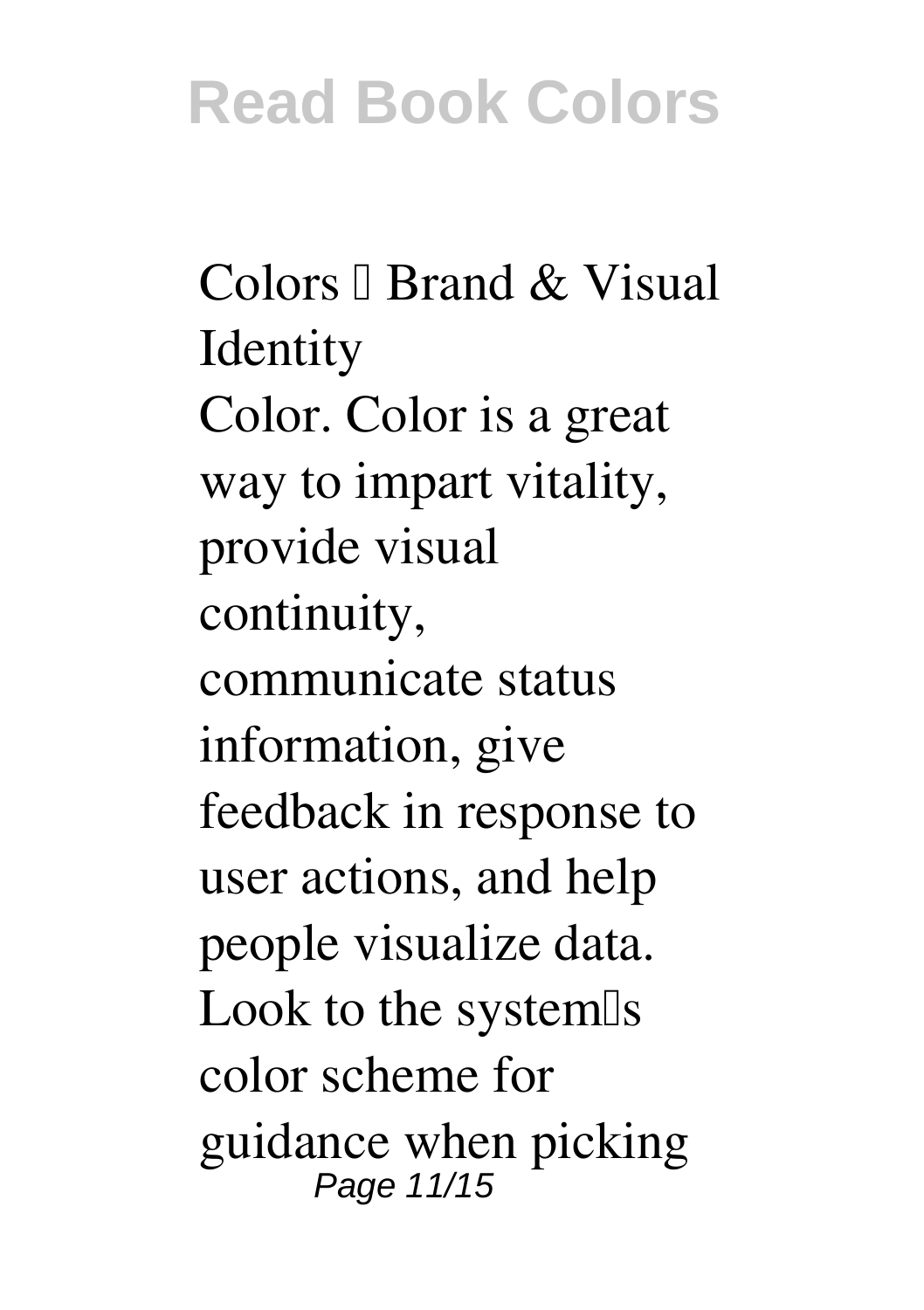app tint colors that look great individually and in combination, on both light and dark backgrounds.

**Color Psychology: Does It Affect How You Feel?** Behr Maple Leaf. Cool Turquoise. Inspired by an antique cabinet she saw, Beyond the Screen Door blogger and Page 12/15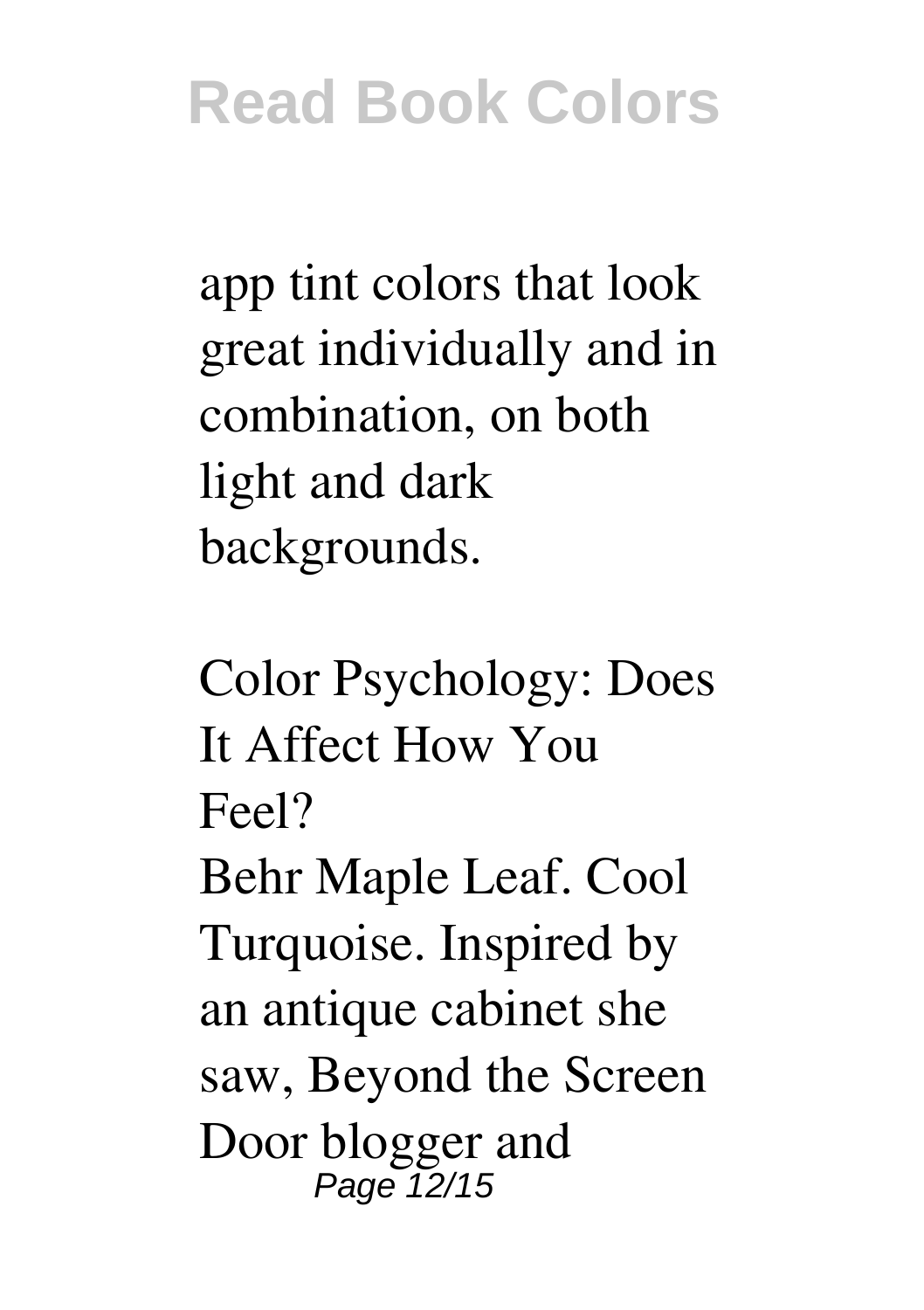designer Sonya Hamilton painted her own front door a brilliant blue-green and applied a glaze to mute the effect. The color is Sherwin-Williams Nifty Turquoise.

**Colors** Color Hex Color Codes. Color-hex gives information about colors including color models Page 13/15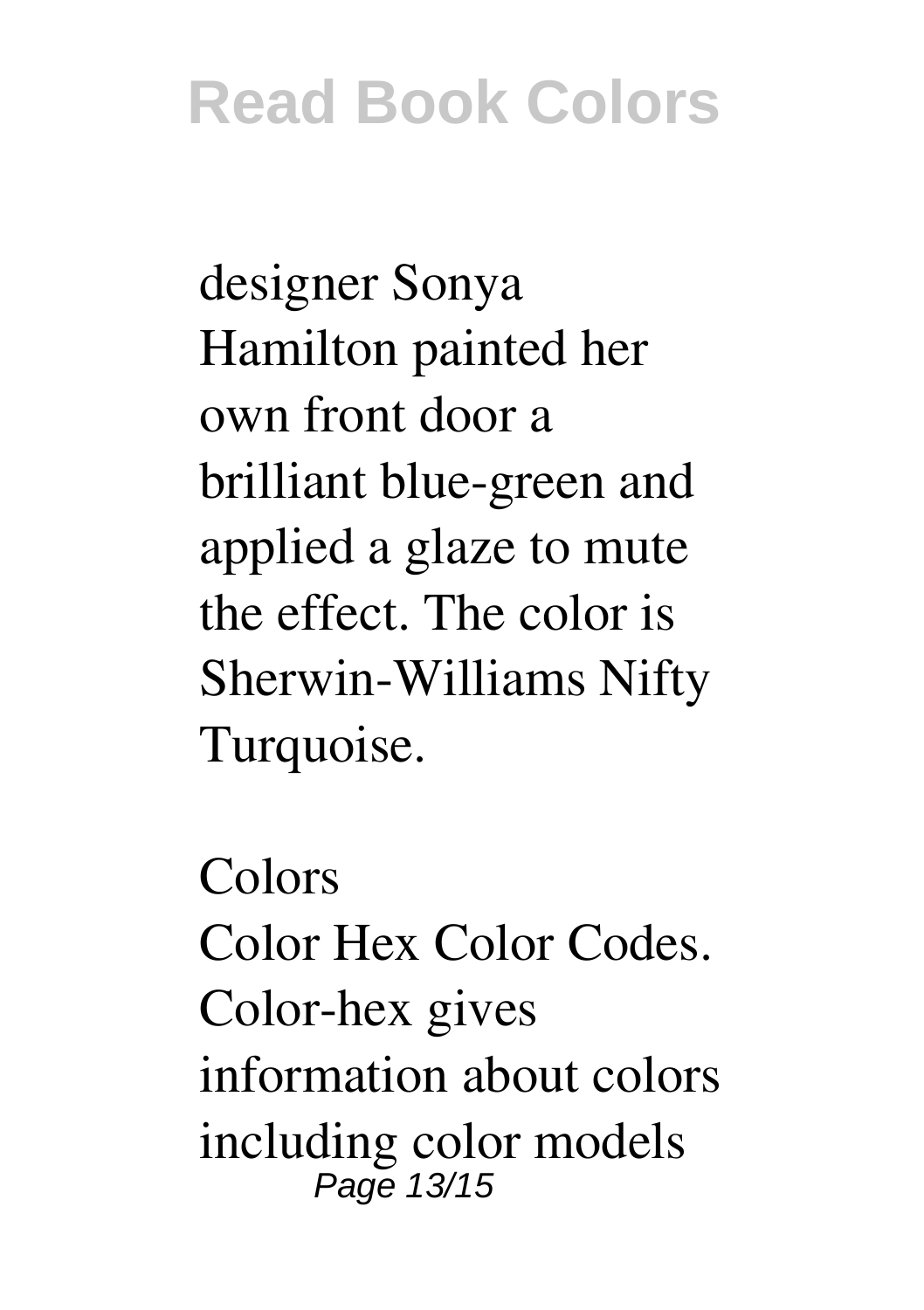(RGB,HSL,HSV and CMYK), Triadic colors, monochromatic colors and analogous colors calculated in color page. Color-hex.com also generates a simple css code for the selected color. Html element samples are also shown below the color detail page.